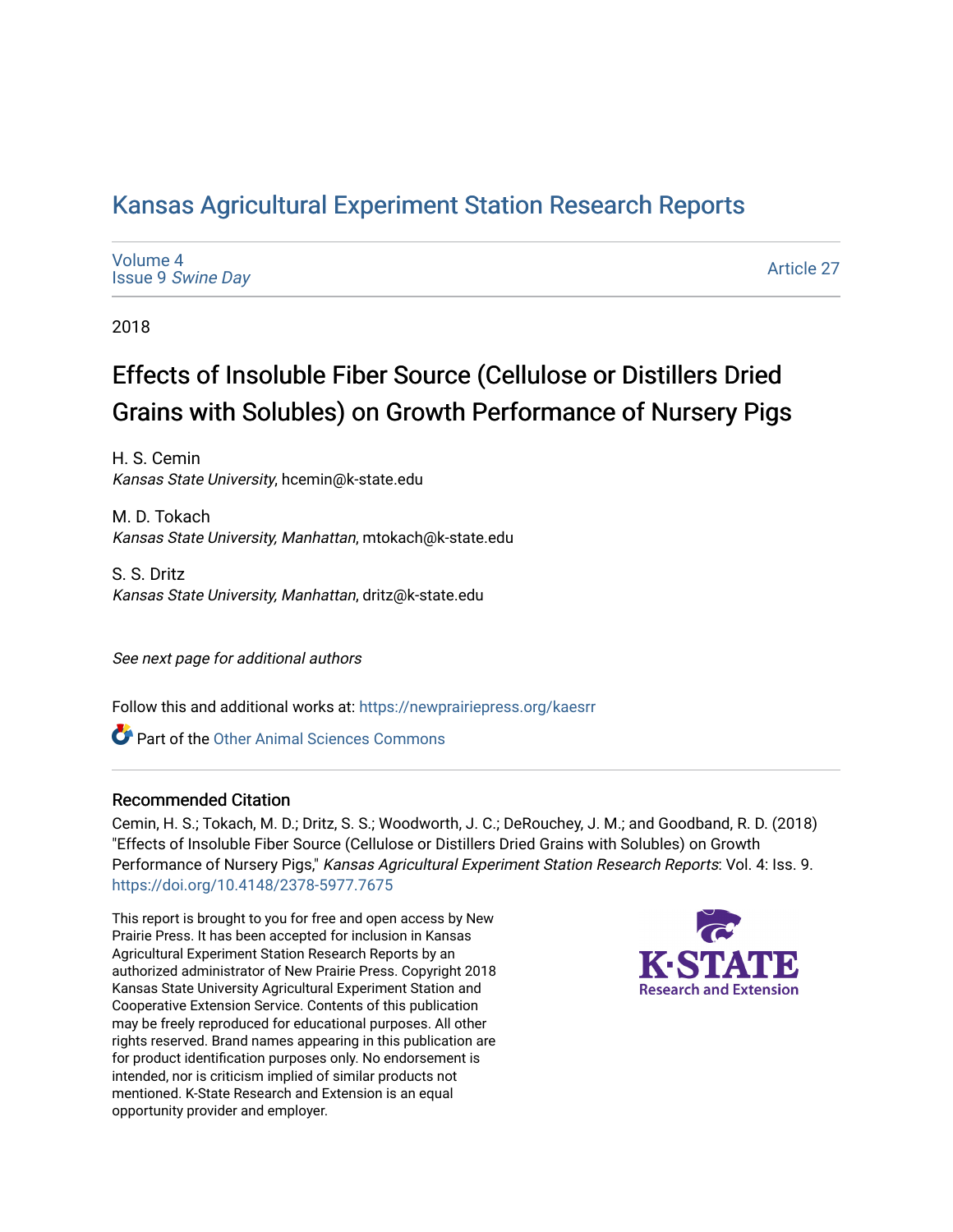## Effects of Insoluble Fiber Source (Cellulose or Distillers Dried Grains with Solubles) on Growth Performance of Nursery Pigs

#### **Abstract**

A total of 3,171 weanling pigs (PIC 327 × L42) with an initial body weight (BW) of 12.7 lb were used in a 39-d study with 66 or 67 pigs per fence-line feeder (experimental unit) and 12 replicates per treatment. Pens were blocked by BW and allotted to 1 of 4 dietary treatments in a randomized complete block design. The treatment structure was a 2 × 2 factorial with 0 or 1% cellulose (Arbocel, J. Rettenmaier USA, Schoolcraft, MI) and distillers dried grains with solubles (DDGS; 0 or 5% in Phase 1 and 0 or 15% in Phase 2). Dietary phases 1 and 2 were offered from d 0 to 10 and 10 to 25, respectively. From d 25 to 39, pigs received a common diet with 25% DDGS.

Growth performance, pig removals, and economic variables were evaluated. From d 0 to 25, there was an interaction between cellulose and DDGS ( $P = 0.040$ ) for average daily gain (ADG). Pigs fed diets with DDGS and cellulose had lower ADG than those fed diets without DDGS, with pigs fed diets with DDGS without the addition of cellulose having intermediate ADG. From d 25 to 39, there was a marginally significant interaction ( $P = 0.080$ ) for average daily feed intake (ADFI). Pigs previously fed diets without DDGS and with cellulose had higher ADFI than those fed diets with DDGS and cellulose, and pigs previously fed diets without cellulose had similar ADFI regardless of DDGS inclusion.

In the overall period (d 0 to 39), there was an interaction between cellulose and DDGS ( $P = 0.021$ ) for ADG, similar to d 0 to 25. There was a marginally significant interaction ( $P = 0.070$ ) for pig removals. Adding cellulose to diets without DDGS resulted in numerical decrease in pig removals, but the inclusion of cellulose to diets with DDGS resulted in increased pig removals. For economics, an interaction was observed between cellulose and DDGS for income over feed cost (IOFC;  $P = 0.014$ ). Pigs fed diets without DDGS and with the addition of cellulose had higher IOFC compared to pigs fed diets with DDGS and cellulose, with other treatments being intermediate.

In summary, the addition of cellulose to diets without DDGS resulted in slight improvements in pig removals and economic variables, with no evidence of impact on growth performance. The reduction in performance observed when cellulose was added to diets that contained DDGS may be due to a negative effect of the high fiber level.

#### Keywords

cellulose, distillers dried grains with solubles, growth, swine

#### Creative Commons License



This work is licensed under a [Creative Commons Attribution 4.0 License](https://creativecommons.org/licenses/by/4.0/).

#### Cover Page Footnote

Appreciation is expressed to Holden Farms Inc. (Northfield, MN) for providing animals and research facilities and to J. Rettenmaier USA (Schoolcraft, MI) for providing cellulose product (Arbocel).

#### Authors

H. S. Cemin, M. D. Tokach, S. S. Dritz, J. C. Woodworth, J. M. DeRouchey, and R. D. Goodband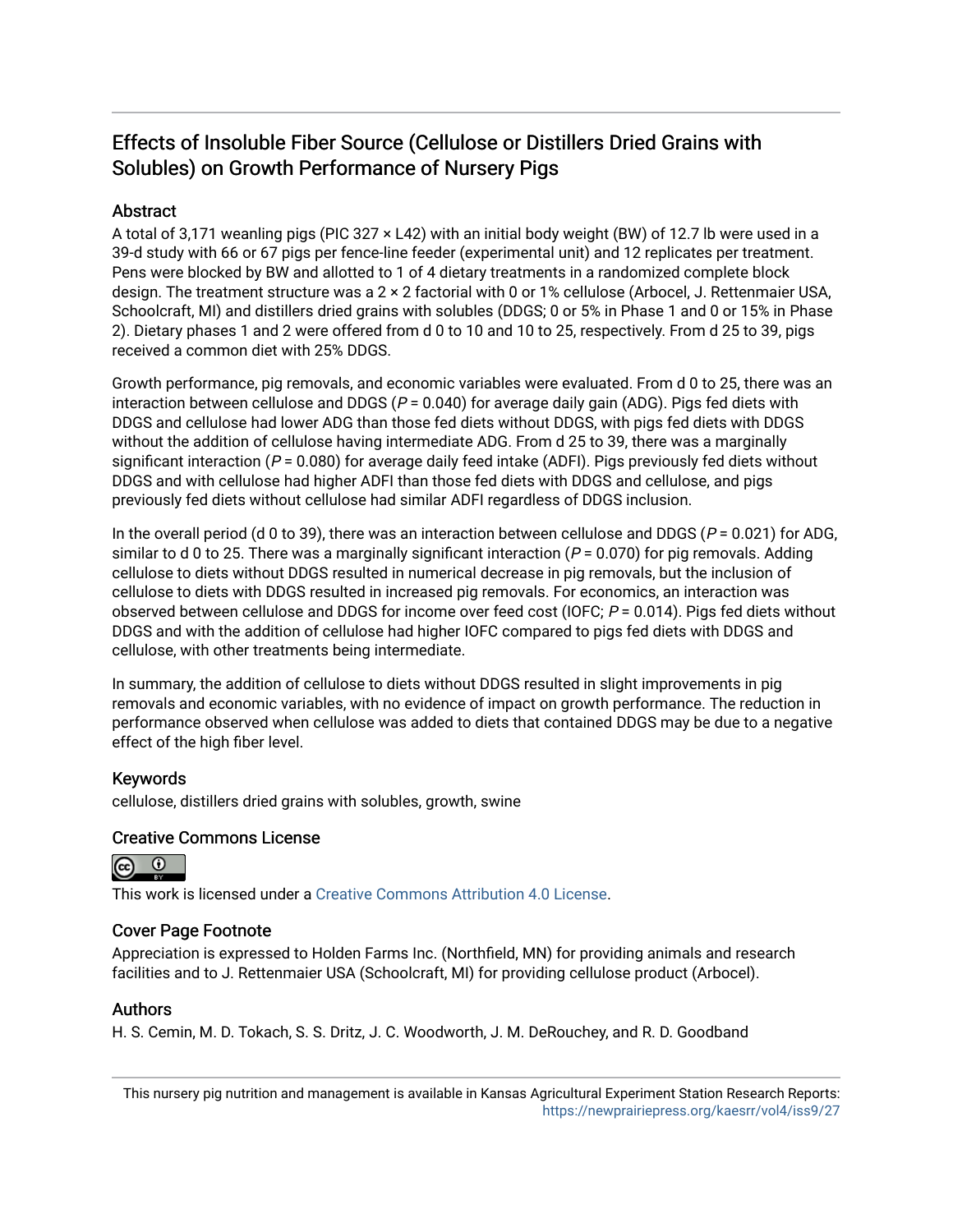



# Effects of Insoluble Fiber Source (Cellulose or Distillers Dried Grains with Solubles) on Growth Performance of Nursery Pigs<sup>1</sup>

*H.S. Cemin, M.D. Tokach, S.S. Dritz,2 J.C. Woodworth, J.M. DeRouchey, and R.D. Goodband*

## Summary

A total of 3,171 weanling pigs (PIC 327  $\times$  L42) with an initial body weight (BW) of 12.7 lb were used in a 39-d study with 66 or 67 pigs per fence-line feeder (experimental unit) and 12 replicates per treatment. Pens were blocked by BW and allotted to 1 of 4 dietary treatments in a randomized complete block design. The treatment structure was a 2 × 2 factorial with 0 or 1% cellulose (Arbocel, J. Rettenmaier USA, Schoolcraft, MI) and distillers dried grains with solubles (DDGS; 0 or 5% in Phase 1 and 0 or 15% in Phase 2). Dietary phases 1 and 2 were offered from d 0 to 10 and 10 to 25, respectively. From d 25 to 39, pigs received a common diet with 25% DDGS.

Growth performance, pig removals, and economic variables were evaluated. From d 0 to 25, there was an interaction between cellulose and DDGS  $(P = 0.040)$  for average daily gain (ADG). Pigs fed diets with DDGS and cellulose had lower ADG than those fed diets without DDGS, with pigs fed diets with DDGS without the addition of cellulose having intermediate ADG. From d 25 to 39, there was a marginally significant interaction (*P* = 0.080) for average daily feed intake (ADFI). Pigs previously fed diets without DDGS and with cellulose had higher ADFI than those fed diets with DDGS and cellulose, and pigs previously fed diets without cellulose had similar ADFI regardless of DDGS inclusion.

In the overall period (d 0 to 39), there was an interaction between cellulose and DDGS  $(P = 0.021)$  for ADG, similar to d 0 to 25. There was a marginally significant interaction (*P* = 0.070) for pig removals. Adding cellulose to diets without DDGS resulted in numerical decrease in pig removals, but the inclusion of cellulose to diets with DDGS resulted in increased pig removals. For economics, an interaction was observed between cellulose and DDGS for income over feed cost (IOFC; *P* = 0.014). Pigs fed diets without DDGS and with the addition of cellulose had higher IOFC compared to pigs fed diets with DDGS and cellulose, with other treatments being intermediate.

<sup>&</sup>lt;sup>1</sup>Appreciation is expressed to Holden Farms Inc. (Northfield, MN) for providing animals and research facilities and to J. Rettenmaier USA (Schoolcraft, MI) for providing cellulose product (Arbocel). 2 Department of Diagnostic Medicine/Pathobiology, College of Veterinary Medicine, Kansas State University.

Kansas State University Agricultural Experiment Station and Cooperative Extension Service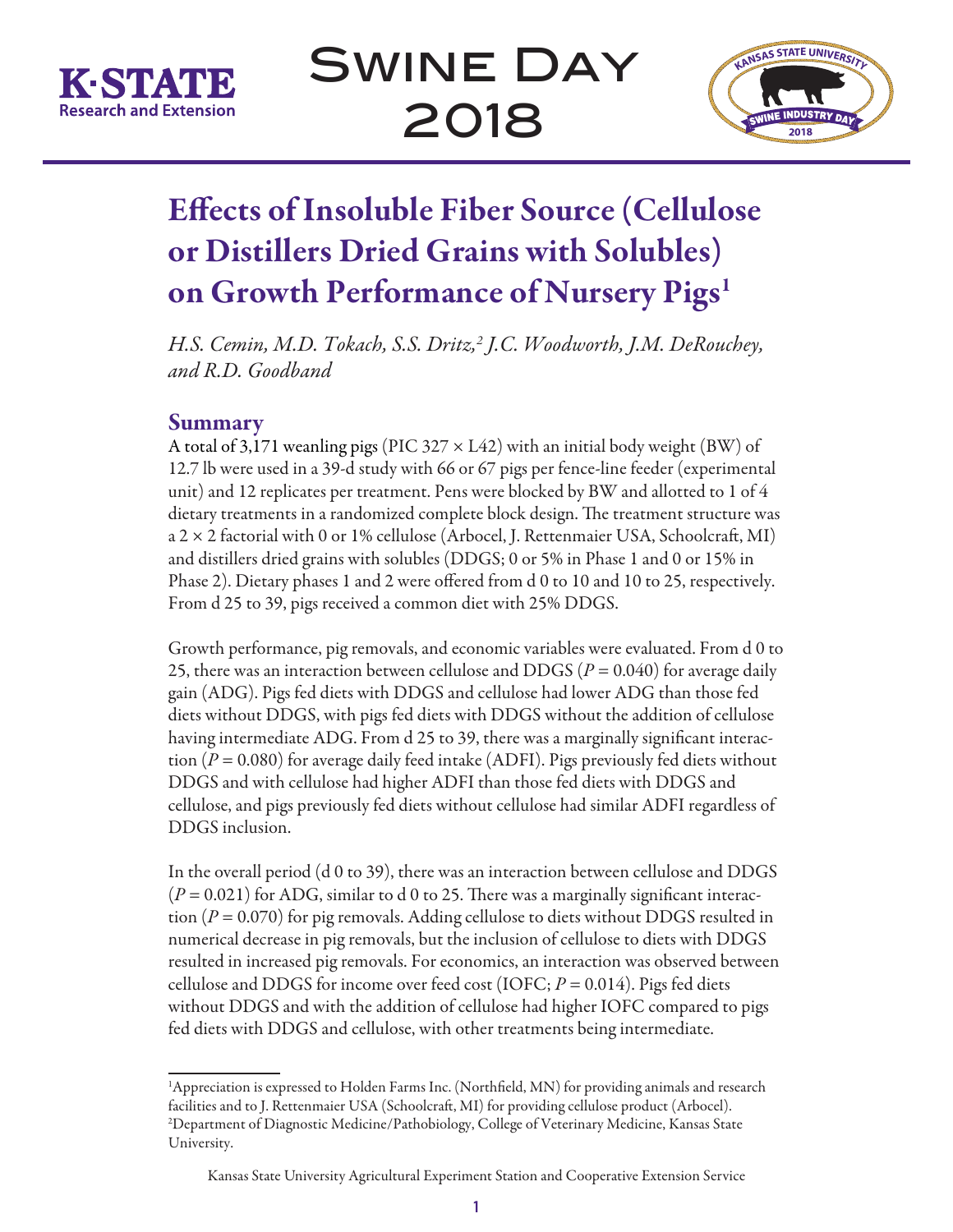In summary, the addition of cellulose to diets without DDGS resulted in slight improvements in pig removals and economic variables, with no evidence of impact on growth performance. The reduction in performance observed when cellulose was added to diets that contained DDGS may be due to a negative effect of the high fiber level.

## Introduction

The nursery phase represents a period of high stress to pigs. Weaned pigs must adapt to abrupt dietary, social, and environmental changes. It is well known that the gastrointestinal tract (GIT) of a 3- to 4-week old pig is not fully developed to digest plant-based diets, and weaning stress can have a profound impact on the energy balance<sup>3</sup> and lead to morphological changes in the GIT. $\pmb{^4}$  Ultimately, these factors can influence nutrient utilization and compromise growth performance.

Dietary fiber has the ability to interact with both the GIT mucosa and microflora. Therefore, it may have an important role in gut health of young pigs.<sup>4</sup> In a recent review, Flis et al.<sup>5</sup> observed that dietary inclusion of insoluble fiber has the ability to improve growth performance, GIT development, and reduce the incidence of diarrhea and antibiotic interventions. Potential sources of insoluble fiber include wheat bran, oat hulls, or DDGS; however, these ingredients may contain mycotoxins or other components that can potentially reduce pig performance. Pure cellulose products allow for the addition of concentrated insoluble fiber to the diet without some of the risk associated with other sources.

Therefore, the objective of this study was to determine the effects of insoluble fiber sources, cellulose (Arbocel, J. Rettenmaier USA, Schoolcraft, MI) and DDGS, on growth performance of nursery pigs.

#### Procedures

The trial was conducted at a commercial research facility owned and operated by Holden Farms Inc. (Northfield, MN). A total of 3,171 pigs (PIC 327  $\times$  L42; 12.7  $\pm$ 0.17 lb initial BW) were used in a 39-d growth trial. There were 33 to 34 pigs per pen with two pens sharing a fenceline feeder. Therefore, there were 66 to 67 pigs per feeder, which served as the experimental unit. Pens were randomly assigned to dietary treatment within weight blocks. The treatment structure was a  $2 \times 2$  factorial, with main effects of added cellulose (0 or 1%; Arbocel, J. Rettenmaier USA, Schoolcraft, MI) and DDGS (0 or 5% in phase 1 and 0 or 15% in phase 2 diets; Tables 1 and 2). Phase 1 diets were offered from placement until d 10, and phase 2 diets were offered from d 10 to 25. A common diet with 25% DDGS was offered from d 25 to 39. Daily feed additions

<sup>3</sup> Bruinix, E.M.A.M., C.M.C. Van der Peet-Schwering, J.W. Schrama, P.F.G. Vereijken, P.C. Vesseur, H. Everts, L.A. den Hartog, and A.C. Beynen. 2001. Individually measured feed intake characteristics and growth performance of group-housed weanling pigs: Effects of sex, individual body weight, and body weight distribution within groups. J. Anim. Sci. 79:301-308.

<sup>4</sup> Montagne, L., J.R. Pluske, and D.J. Hampson. 2003. A review of interaction between dietary fibre and the intestinal mucosa, and their consequence on digestive health in young non-ruminant animals. Anim. Feed Sci. Technol. 108:95-117.

<sup>5</sup> Flis, M., W. Sobotka, and Z. Antoszkiewicz. 2017. Fiber substrates in the nutrition of weaned piglets – a review. Ann. Anim. Sci. 17:627-643.

Kansas State University Agricultural Experiment Station and Cooperative Extension Service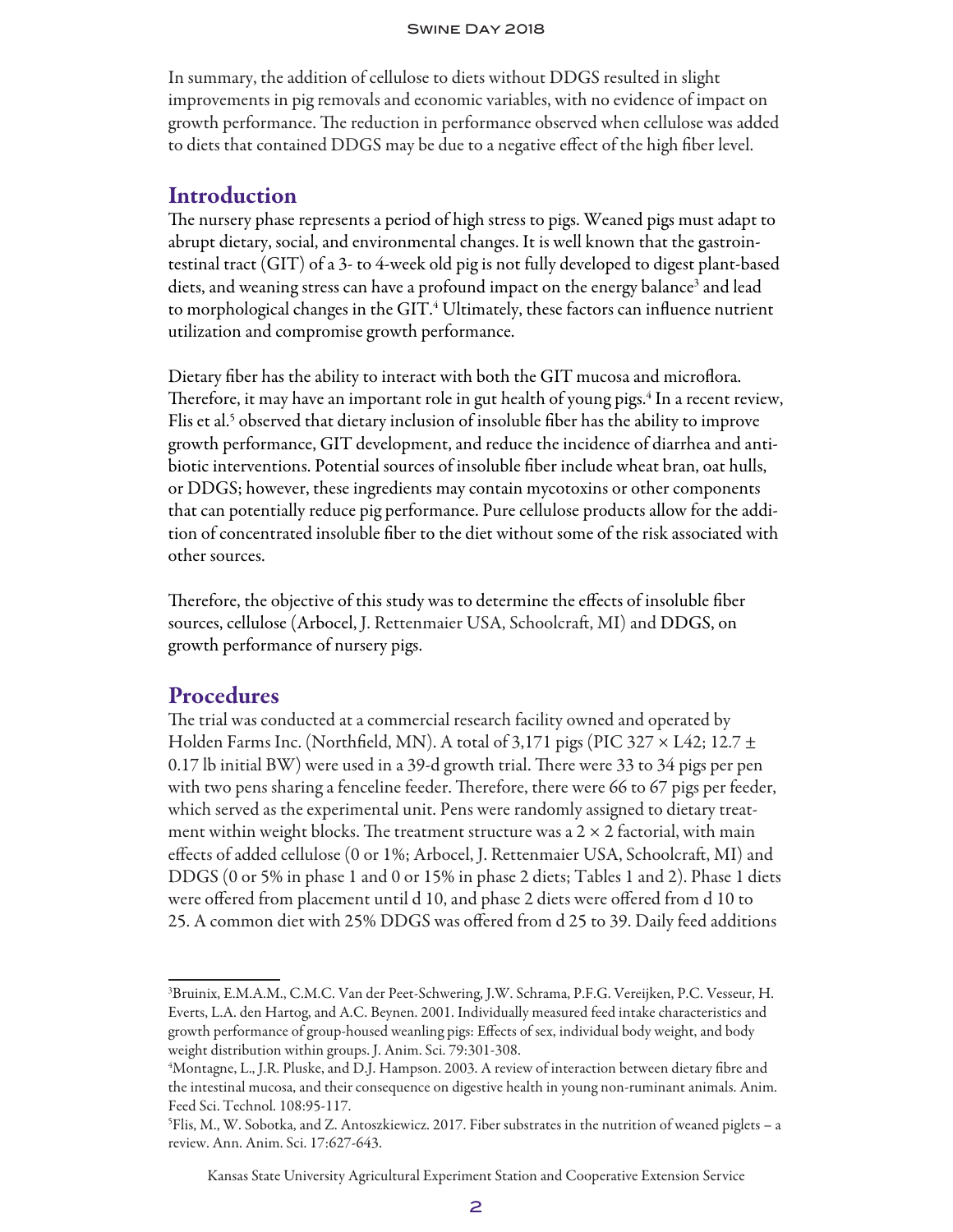to each feeder were accomplished using a robotic feeding system (FeedPro; Feedlogic Corp., Wilmar, MN) able to record feed amounts for individual pens.

Pens of pigs were weighed on d 0, 10, 18, 25, 32, and 39 of the trial to determine ADG, ADFI, and feed-to-gain ratio (F/G). An economic analysis was performed to determine the financial impact of dietary treatments, for which Arbocel was valued at \$0.60/lb and DDGS at \$114/ton. Feed cost per pig placed was calculated by multiplying the feed delivered to the pen by the feed cost and dividing by number of pigs placed. Revenue per pig placed was obtained by multiplying the final pen weight by an assumed value of \$0.60 per lb of live weight and dividing by the number of pigs placed. Income over feed cost per pig placed was calculated by subtracting feed cost per pig placed from revenue.

Growth performance data were analyzed using the GLIMMIX procedure of SAS 9.4 (SAS Institute, Inc., Cary, NC) with two pens that shared a feeder as the experimental unit. The statistical model included dietary treatment as a fixed effect and block as a random effect. Removal data were analyzed with the GLIMMIX procedure specifying a binomial distribution. Results were considered significant at  $P \leq 0.05$  and marginally significant at  $0.05 < P \leq 0.10$ .

## Results and Discussion

From d 0 to 25, there was an interaction between cellulose and DDGS (*P* = 0.040) for ADG (Table 3). Pigs fed diets with DDGS and cellulose had lower ADG than those fed diets without DDGS, regardless of addition of cellulose, with pigs fed diets with DDGS without the addition of cellulose having intermediate ADG. There was no evidence for interaction (*P* > 0.10) for ADFI or F/G. However, pigs fed diets with DDGS had lower (main effect;  $P < 0.01$ ) ADFI and a marginally significant (main effect;  $P = 0.062$ ) improvement in F/G. There was a significant (main effect;  $P = 0.004$ ) response to cellulose for F/G, with pigs not fed cellulose having an improvement in F/G compared with pigs fed cellulose.

From d 25 to 39, when pigs were fed a common diet, there was no evidence for differences in ADG and  $F/G (P > 0.10)$ . However, there was a marginally significant interaction (*P* = 0.080) for ADFI. Pigs previously fed diets without DDGS and with cellulose had higher ADFI than those fed diets with DDGS and cellulose. Pigs previously fed diets without cellulose had similar ADFI regardless of DDGS inclusion.

In the overall period (d 0 to 39), there was an interaction between cellulose and DDGS (*P* = 0.021) for ADG, similar to d 0 to 25. Feeding diets with DDGS and cellulose resulted in lower ADG compared to diets without DDGS with or without cellulose, whereas pigs fed diets with DDGS without the addition of cellulose were intermediate. The changes in ADG were driven mainly by the marginally significant interaction  $(P = 0.057)$  for ADFI. There was no evidence for interaction  $(P > 0.10)$  for F/G. There was a main effect ( $P = 0.018$ ) of DDGS for F/G, with improved F/G when pigs received diets with DDGS.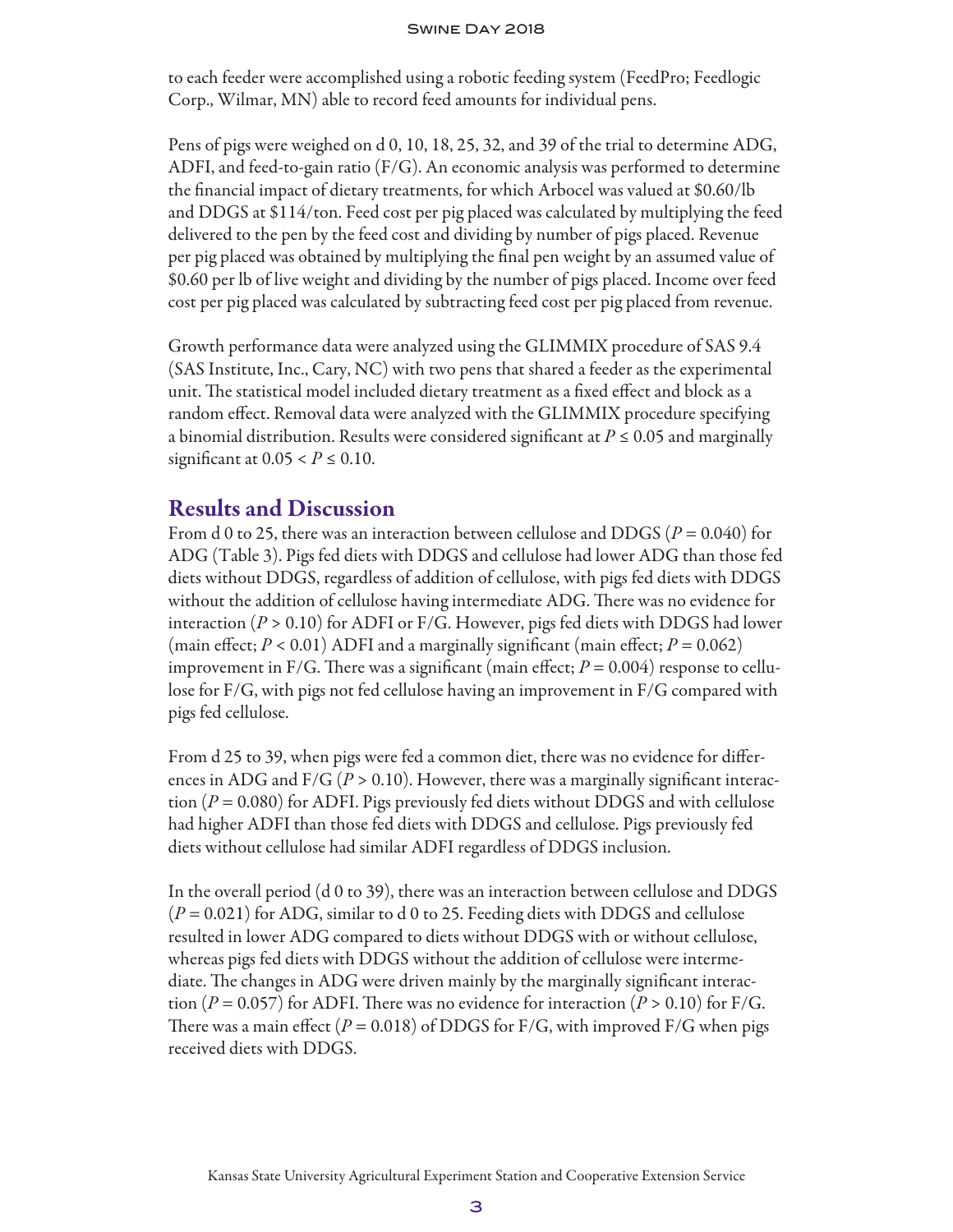Molist et al.<sup>6</sup> observed that weaned pigs fed diets with 8% wheat bran, an insoluble fiber source, had improved ADFI and marginally significant improvement in ADG compared to pigs fed a control diet. A similar improvement in growth performance of weaned pigs was observed by Schedle et al.7 using 3% wheat bran and Gerristsen et al.<sup>8</sup> observed greater ADFI with diets containing oat hulls and wheat straw. However, results are not consistent and others have observed no evidence for effects of fiber sources on growth performance of weaned pigs.9 An additional challenge for trials conducted with weanling pigs is the high variability in performance observed the first few weeks after weaning. In a recent literature review, Flis et al.<sup>5</sup> summarized that trials showing increased ADFI from supplementing insoluble fiber showed a benefit ranging from 4 to 54% in weaned pigs.

There was a marginally significant interaction  $(P = 0.070)$  for pig removals. Adding cellulose to diets without DDGS resulted in numerical decrease in pig removals, while the inclusion of cellulose to diets with DDGS resulted in increased pig removals.

Regarding economic effects, there was an interaction for feed cost, revenue, and IOFC  $(P < 0.02)$ . The interaction for feed cost was a result of pigs fed diets without DDGS and the addition of cellulose having higher feed cost compared to those that did not have cellulose in their diet. However, for pigs fed diets with DDGS there was no evidence for difference in feed cost between diets with or without cellulose. For revenue and IOFC, pigs fed diets without DDGS and with the addition of cellulose had higher revenue and IOFC compared to pigs fed diets with DDGS and cellulose. Pigs fed diets without cellulose had similar feed cost regardless of whether DDGS was added or not, and these diets had intermediate revenue and IOFC compared to pigs fed diets with cellulose.

In summary, results of this study indicate there is an interaction between added dietary cellulose and DDGS. When added to diets without DDGS, cellulose resulted in slight improvements in pig removals and economic variables, with no evidence of impact on growth performance. The reduction in performance observed when cellulose was added to diets that contained DDGS may suggest a negative effect of high levels of dietary fiber. Further research should evaluate different inclusion levels and the impact of cellulose on gut microbiota.

Kansas State University Agricultural Experiment Station and Cooperative Extension Service

<sup>6</sup> Molist, F., A. Gómez de Segura, J. Gasa, R.G. Hermes, E.G. Manzanilla, M. Anguita, and J.F. Pérez. 2009. Effects of the insoluble and soluble dietary fibre on the physicochemical properties of digesta and the microbial activity in early weaned piglets. Anim. Feed Sci. Tech. 149:346-353.

<sup>7</sup> Schedle, K., C. Plitzner, T. Ettle, L. Zhao, K.J. Domig, and W. Windisch. 2008. Effects of insoluble dietary fibre differing in lignin on performance, gut microbiology, and digestibility in weanling piglets. Arch. Anim. Nutr. 62:141-151.

<sup>8</sup> Gerritsen, R., P. van der Aar, and F. Molist. 2012. Insoluble nonstarch polysaccharides in diets for weaned piglets. J. Anim. Sci. 90:318-320.

<sup>9</sup> Pascoal, L.A.F., M.C. Thomaz, P.H. Watanabe, U.S. Ruiz, J.M.B. Ezequiel, A.B. Amorim, E. Daniel, G.C.I. Masson. 2012. Fiber sources in diets for newly weaned pigs. R. Bras. Zootec. 41:636-642.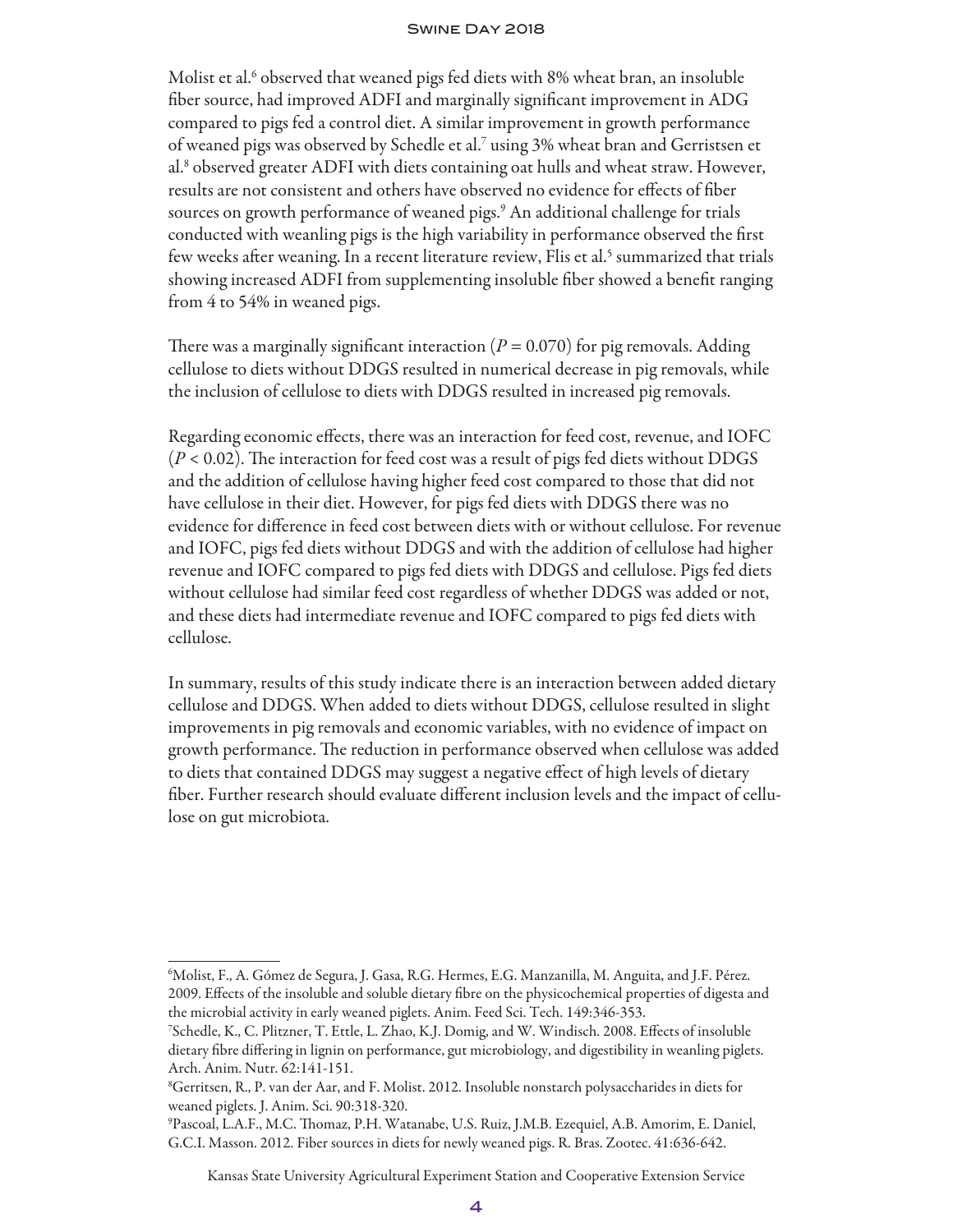|                                    | Without DDGS <sup>2</sup> |              | With DDGS |           |  |
|------------------------------------|---------------------------|--------------|-----------|-----------|--|
|                                    | Without<br>With           |              | Without   | With      |  |
|                                    | cellulose                 | cellulose    | cellulose | cellulose |  |
| Ingredients, %                     |                           |              |           |           |  |
| Corn                               | 43.40                     | 42.35        | 39.25     | 38.20     |  |
| Soybean meal (46.5% crude protein) | 18.25                     | 18.30        | 17.50     | 17.55     |  |
| <b>DDGS</b>                        | ---                       | $---$        | 5.00      | 5.00      |  |
| Fish meal                          | 4.50                      | 4.50         | 4.50      | 4.50      |  |
| HP 300 <sup>3</sup>                | 2.50                      | 2.50<br>2.50 |           | 2.50      |  |
| Spray-dried whey                   | 25.00                     | 25.00        | 25.00     | 25.00     |  |
| Choice white grease                | 3.00                      | 3.00         | 3.00      | 3.00      |  |
| Monocalcium phosphate              | 0.50<br>0.50              |              | 0.40      | 0.40      |  |
| Limestone                          | 0.45                      | 0.43         | 0.50      | 0.48      |  |
| Salt                               | 0.32                      | 0.32         | 0.32      | 0.32      |  |
| L-Lysine HCl                       | 0.48                      | 0.48         | 0.48      | 0.48      |  |
| L-Threonine                        | 0.19<br>0.19              |              | 0.18      | 0.18      |  |
| L-Tryptophan                       | 0.05                      | 0.05         | 0.05      | 0.05      |  |
| L-Valine                           | 0.13                      | 0.13         | 0.10      | 0.10      |  |
| Methionine hydroxy-analog          | 0.26                      | 0.26         | 0.24      | 0.24      |  |
| Choline chloride (60%)             | 0.04                      | 0.04         | 0.04      | $0.04\,$  |  |
| Phytase <sup>4</sup>               | 0.04                      | 0.04         | 0.04      | 0.04      |  |
| Zinc oxide                         | 0.39                      | 0.39         | 0.39      | 0.39      |  |
| Vitamin E (20,000 IU)              | 0.05                      | 0.05         | 0.05      | 0.05      |  |
| Sodium metabisulfite               | 0.25                      | 0.25         | 0.25      | 0.25      |  |
| Selenium (0.06%)                   | 0.05                      | 0.05         | 0.05      | 0.05      |  |
| Trace mineral premix               | 0.13                      | 0.13         | 0.13      | 0.13      |  |
| Vitamin premix                     | 0.05                      | 0.05         | 0.05      | 0.05      |  |
| Cellulose <sup>5</sup>             | ---                       | 1.00         | ---       | 1.00      |  |
|                                    |                           |              |           | continued |  |

#### Table 1. Composition of phase 1 diets (as-fed basis)1

Kansas State University Agricultural Experiment Station and Cooperative Extension Service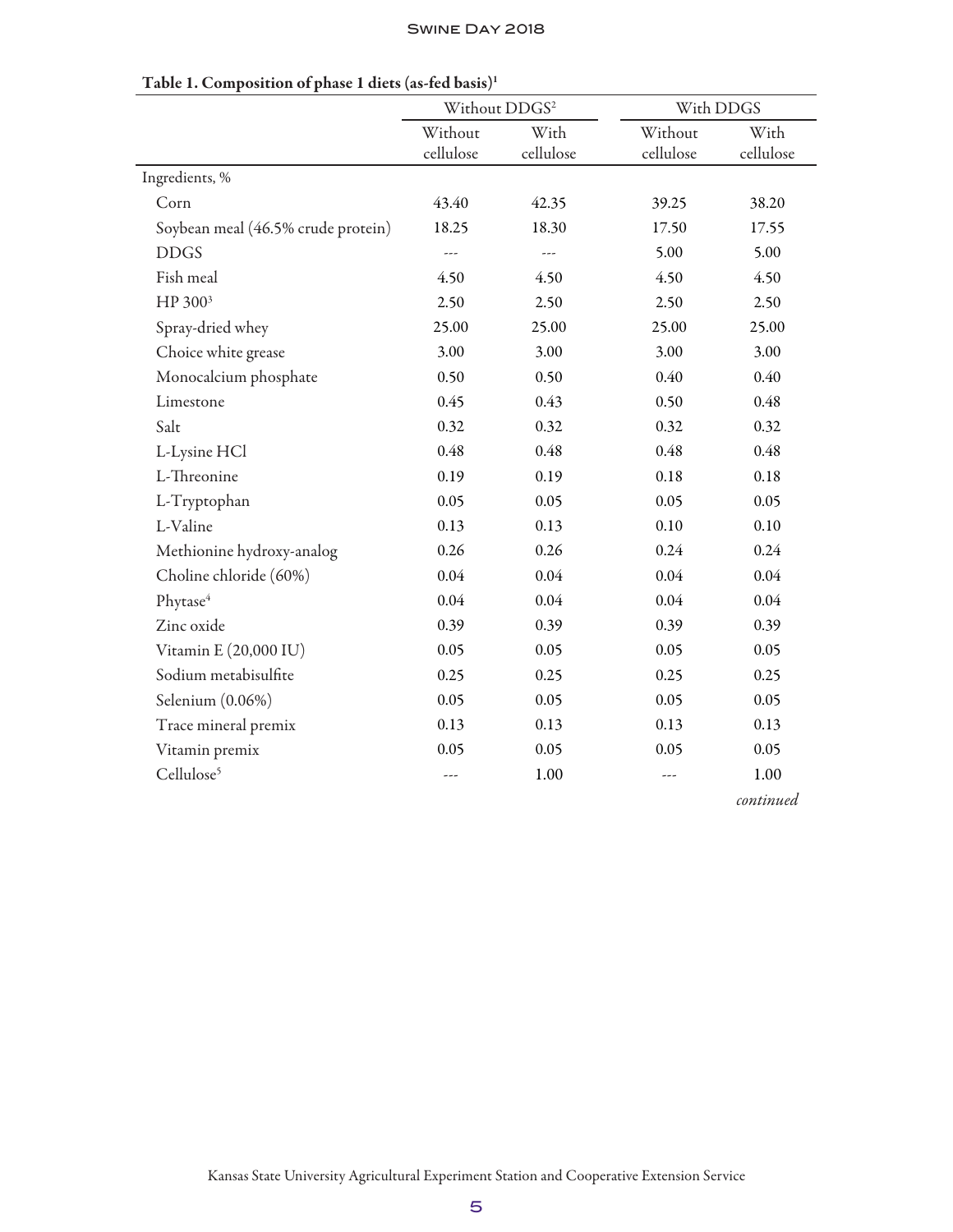|                                 | Without DDGS <sup>2</sup> |                   | With DDGS            |                   |  |
|---------------------------------|---------------------------|-------------------|----------------------|-------------------|--|
|                                 | Without<br>cellulose      | With<br>cellulose | Without<br>cellulose | With<br>cellulose |  |
| Calculated analysis             |                           |                   |                      |                   |  |
| SID <sup>6</sup> amino acids, % |                           |                   |                      |                   |  |
| Lysine                          | 1.40                      | 1.40              |                      | 1.40              |  |
| Isoleucine:lysine               | 54                        | 54                | 55                   | 55                |  |
| Leucine:lysine                  | 105                       | 105               | 111                  | 110               |  |
| Methionine:lysine               | 37                        | 37                | 36                   | 36                |  |
| Methionine and cystine:lysine   | 56                        | 56                | 56                   | 56                |  |
| Threonine:lysine                | 62                        | 62                | 62                   | 62                |  |
| Tryptophan:lysine               | 19.0                      | 19.0              | 19.0                 | 19.0              |  |
| Valine:lysine                   | 67                        | 66                | 67                   | 66                |  |
| SID Lysine:net energy, g/Mcal   | 5.32                      | 5.37              | 5.34                 | 5.39              |  |
| Net energy, kcal/lb             | 1,195                     | 1,183             | 1,190                | 1,178             |  |
| Crude protein, %                | 20.3                      | 20.2              | 20.9                 | 20.9              |  |
| Calcium, %                      | 0.71                      | 0.71              | 0.71                 | 0.71              |  |
| STTD $P$ , $\%$                 | 0.60                      | 0.59              | 0.59                 | 0.59              |  |
| $NDF8$ %                        | 5.5                       | 6.3               | 6.5                  | 7.4               |  |

#### Table 1. Composition of phase 1 diets (as-fed basis)1

<sup>1</sup>Phase 1 was fed from d 0 to 10 (approximately 12.7 to 16.2 lb body weight).

2 DDGS = dried distillers grains with solubles.

3 Hamlet Protein (Findlay, OH).

4 Quantum Blue 5G (AB Vista, Plantation, FL) provided 1,820 FTU/lb.

5 Arbocel (J. Rettenmaier USA, Schoolcraft, MI).

 ${}^{6}$ SID = standardized ileal digestible.

 $75 \text{T} \text{T} \text{D} \text{P} = \text{standardized total tract digesible P}.$ 

 ${}^8$ NDF = neutral detergent fiber.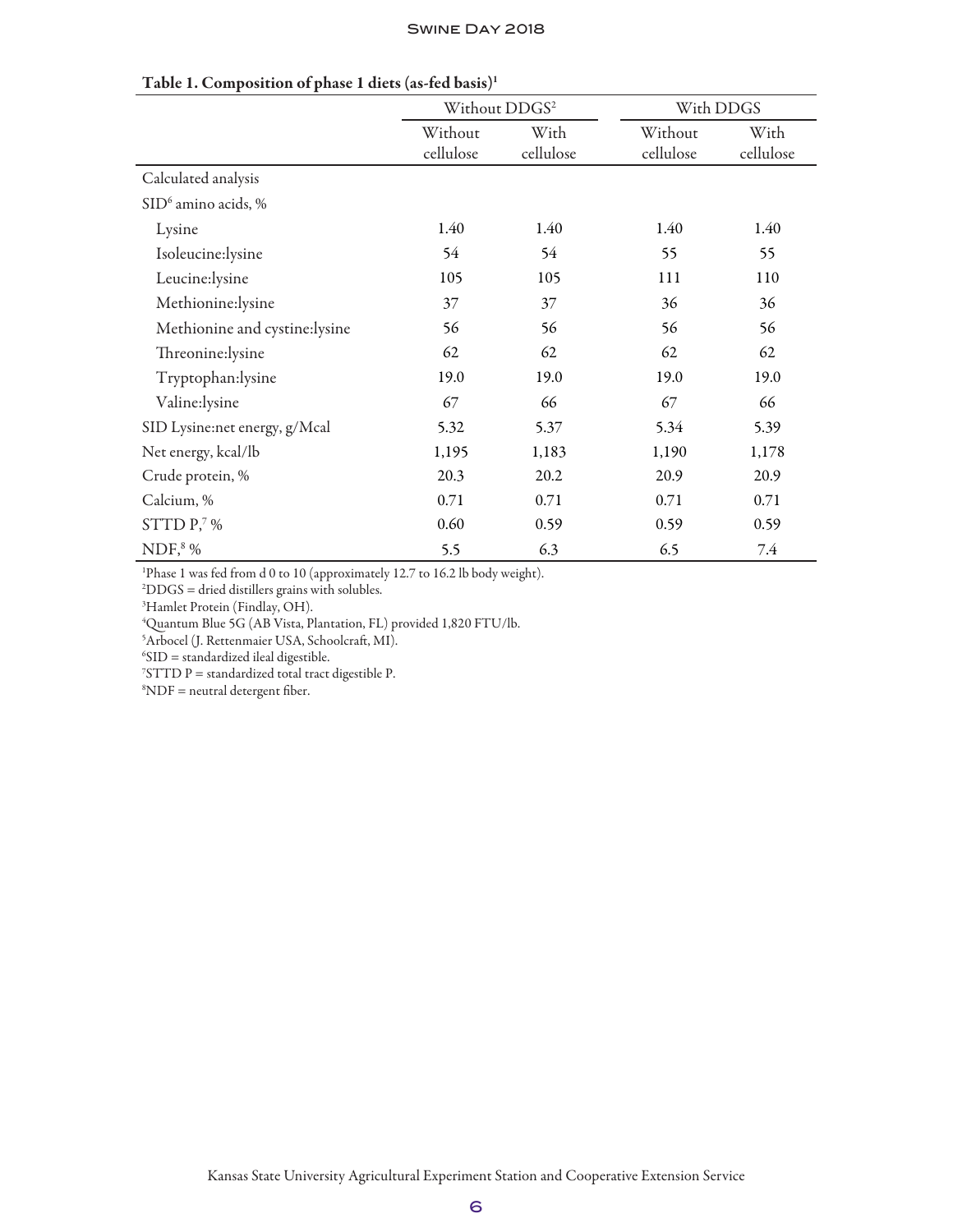|                                                  | Without DDGS <sup>2</sup> |           | With DDGS |           |  |
|--------------------------------------------------|---------------------------|-----------|-----------|-----------|--|
|                                                  | Without                   | With      | Without   | With      |  |
|                                                  | cellulose                 | cellulose | cellulose | cellulose |  |
| Ingredients, %                                   |                           |           |           |           |  |
| Corn                                             | 61.90                     | 60.85     | 49.12     | 48.07     |  |
| Soybean meal (46.5% crude protein)               | 26.64                     | 26.71     | 24.76     | 24.83     |  |
| <b>DDGS</b>                                      | ---                       | ---       | 15.00     | 15.00     |  |
| Fish meal                                        | 3.75                      | 3.75      | 3.75      | 3.75      |  |
| Choice white grease                              | 1.00                      | 1.00      | 1.00      | 1.00      |  |
| Lactose replacement                              | 2.50                      | 2.50      | 2.50      | 2.50      |  |
| Monocalcium phosphate                            | 0.85                      | 0.85      | 0.55      | 0.55      |  |
| Limestone                                        | 0.70                      | 0.68      | 0.85      | 0.83      |  |
| Salt                                             | 0.60                      | 0.60      | 0.60      | 0.60      |  |
| L-Lysine HCl                                     | 0.45                      | 0.45      | 0.45      | 0.45      |  |
| DL-Methionine                                    | 0.20                      | 0.20      | 0.14      | 0.14      |  |
| L-Threonine                                      | 0.20                      | 0.20      | 0.15      | 0.15      |  |
| L-Tryptophan                                     | 0.04                      | 0.04      | 0.04      | 0.04      |  |
| L-Valine                                         | 0.08                      | 0.08      |           |           |  |
| Zinc oxide                                       | 0.25                      | 0.25      | 0.25      | 0.25      |  |
| Iron oxide                                       | 0.10                      | 0.10      | 0.10      | 0.10      |  |
| Sodium metabisulfite                             | 0.25                      | 0.25      | 0.25      | 0.25      |  |
| Vitamin-mineral premix with phytase <sup>3</sup> | 0.50                      | 0.50      | 0.50      | 0.50      |  |
| Cellulose <sup>4</sup>                           | ---                       | 1.00      | ---       | 1.00      |  |

#### Table 2. Composition of phase 2 diets (as-fed basis)1

*continued*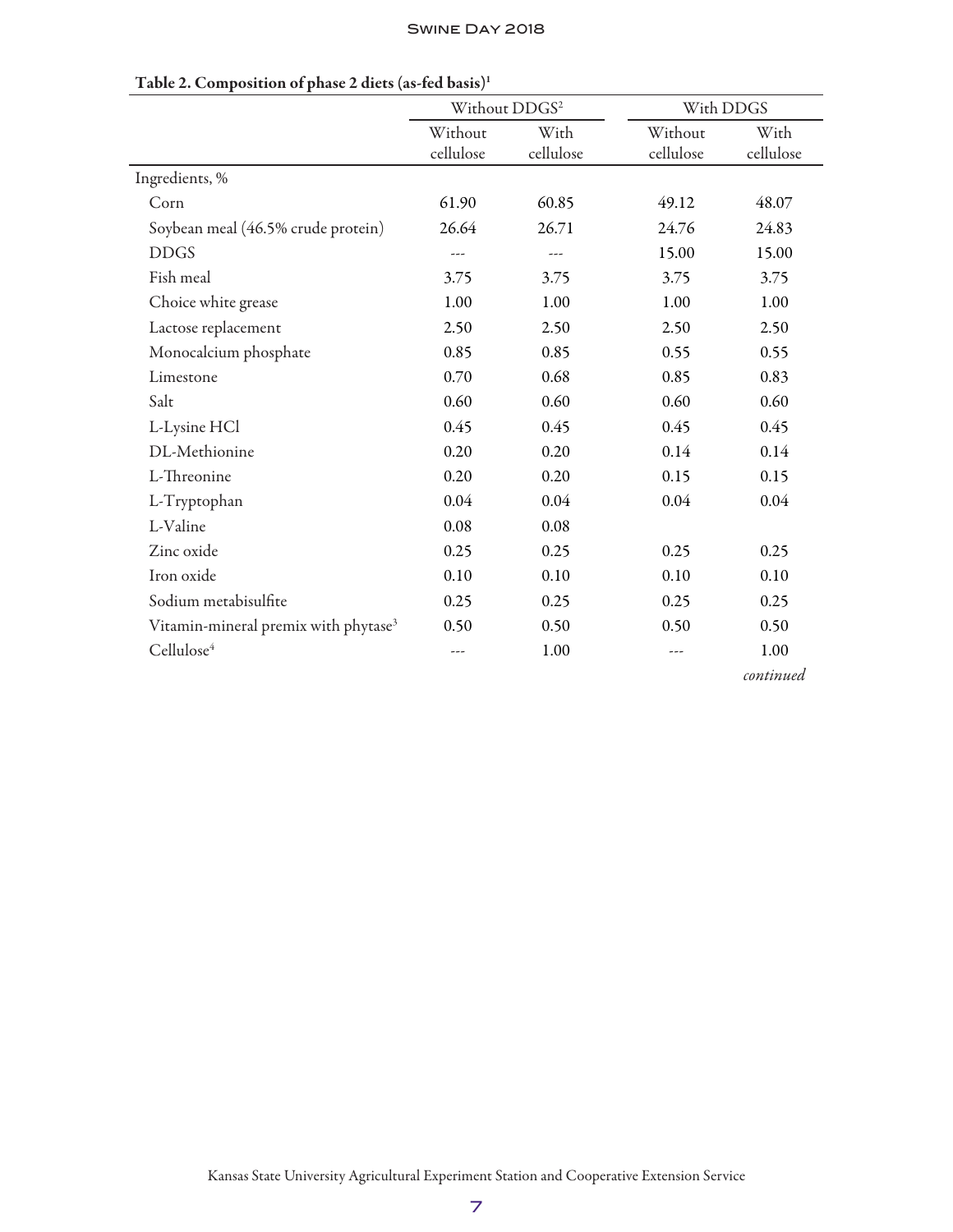|                               |                      | Without DDGS <sup>2</sup> | With DDGS            |                   |  |
|-------------------------------|----------------------|---------------------------|----------------------|-------------------|--|
|                               | Without<br>cellulose | With<br>cellulose         | Without<br>cellulose | With<br>cellulose |  |
| Calculated analysis           |                      |                           |                      |                   |  |
| $\text{SID}^5$ amino acids, % |                      |                           |                      |                   |  |
| Lysine                        | 1.35                 | 1.35                      | 1.35                 | 1.35              |  |
| Isoleucine:lysine             | 56                   | 56                        | 60                   | 60                |  |
| Leucine:lysine                | 113                  | 113                       | 130                  | 130               |  |
| Methionine:lysine             | 38                   | 38                        | 37                   | 37                |  |
| Methionine and cystine:lysine | 59                   | 59                        | 59                   | 59                |  |
| Threonine:lysine              | 63                   | 63                        | 63                   | 63                |  |
| Tryptophan:lysine             | 18.8                 | 18.8                      | 18.8                 | 18.8              |  |
| Valine:lysine                 | 67                   | 67                        | 67                   | 67                |  |
| SID Lysine:net energy, g/Mcal | 5.48                 | 5.54                      | 5.55                 | 5.61              |  |
| Net energy, kcal/lb           | 1,117                | 1,105                     | 1,103                | 1,091             |  |
| Crude protein, %              | 21.1                 | 21.0                      | 23.2                 | 23.1              |  |
| Calcium, %                    | 0.75                 | 0.75                      | 0.75                 | 0.75              |  |
| STTD P, 6%                    | 0.54                 | 0.54                      | 0.54                 | 0.54              |  |
| $NDF7$ %                      | 7.8                  | 8.7                       | 11.1                 | 11.9              |  |

## Table 2. Composition of phase 2 diets (as-fed basis)1

<sup>1</sup>Phase 2 was fed from d 10 to 25 (approximately 16.2 to 28.4 lb body weight).

2 DDGS = dried distillers grains with solubles.

3 Quantum Blue 5G (AB Vista, Plantation, FL) provided 1,340 FTU/lb.

4 Arbocel (J. Rettenmaier USA, Schoolcraft, MI).

 ${}^{5}SID =$  standardized ileal digestible.

 ${}^6$ STTD = standardized total tract digestible.

 $7NDF$  = neutral detergent fiber.